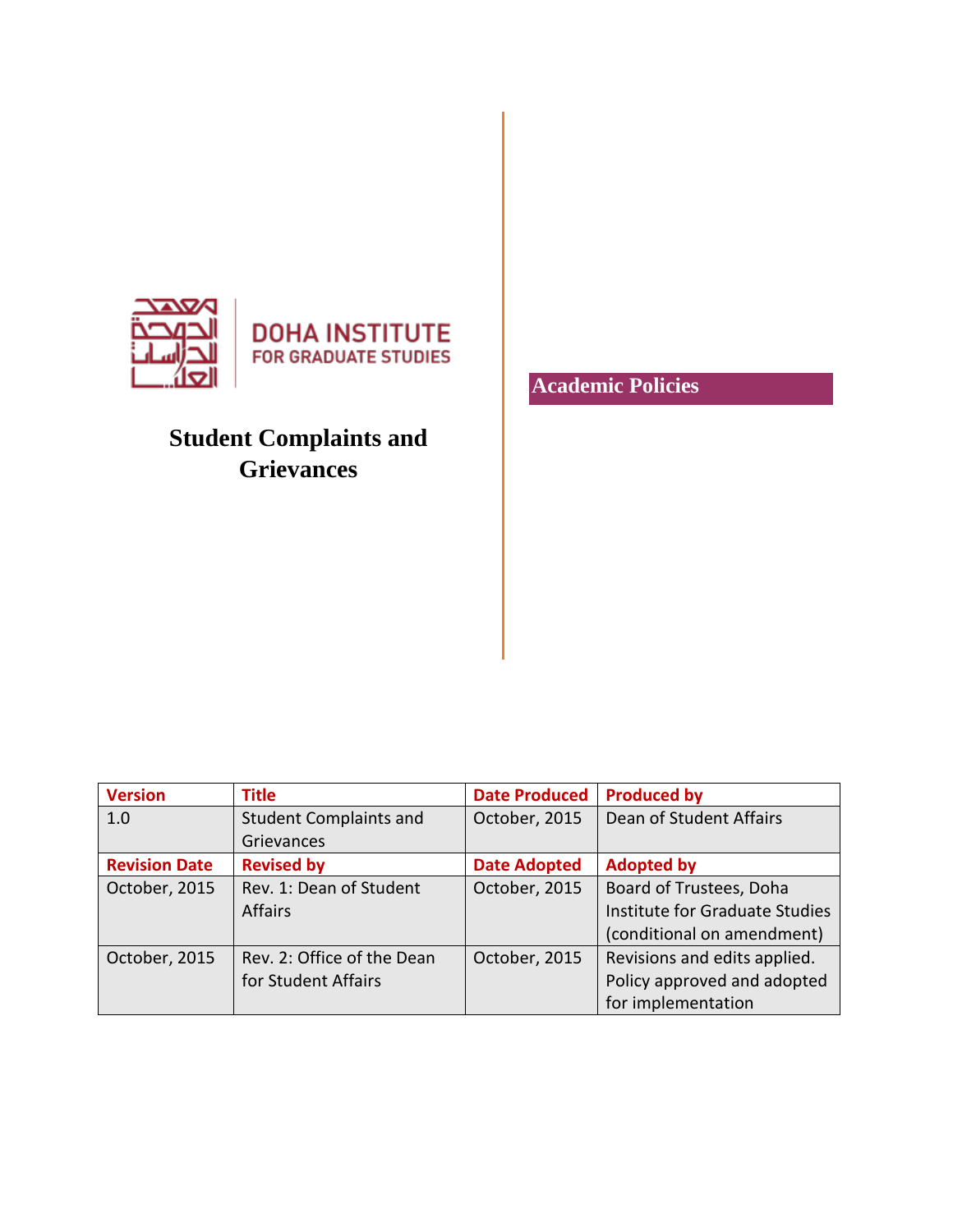# **Contents**

| $Introduction: 3$ |  |
|-------------------|--|
|                   |  |
|                   |  |
|                   |  |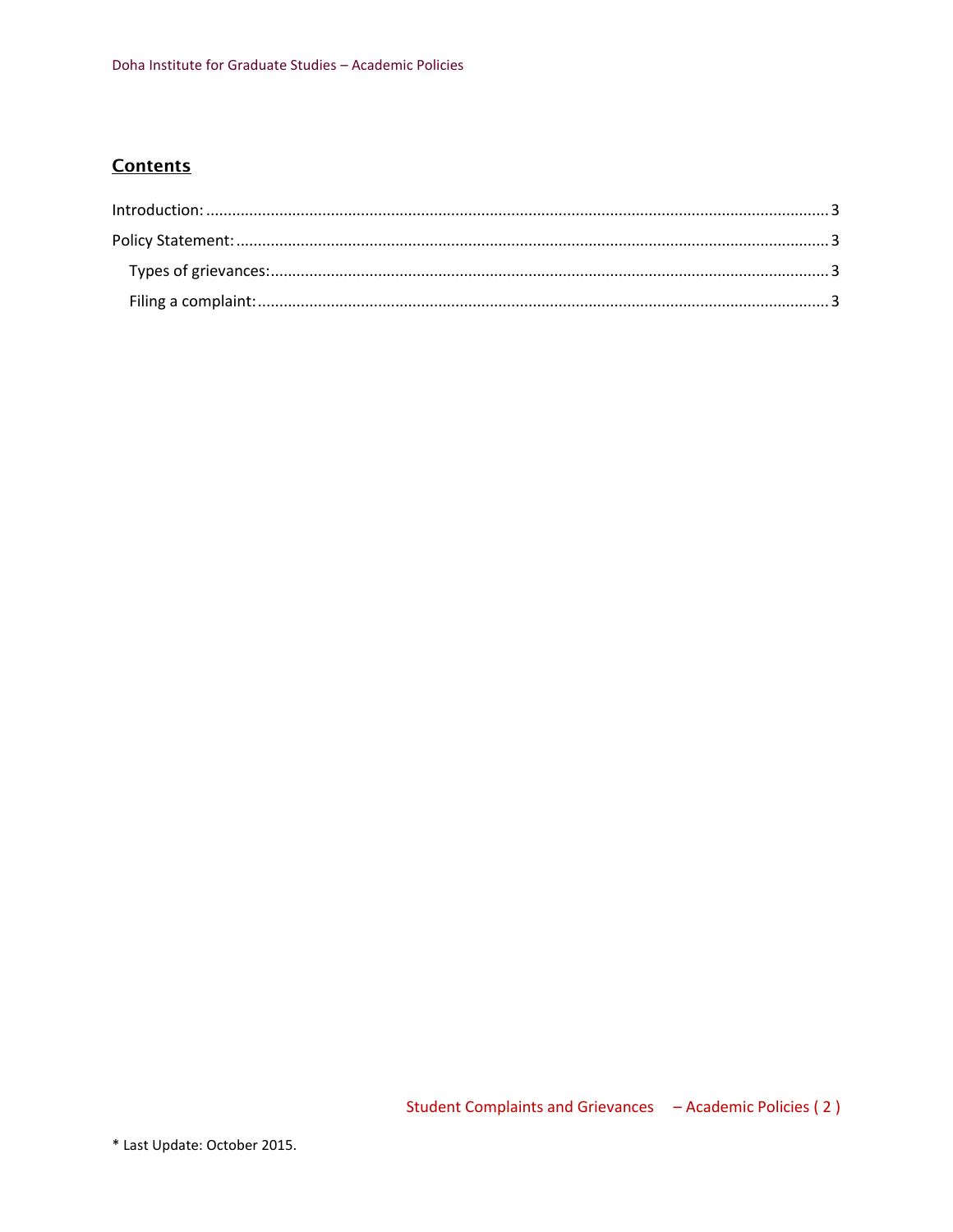## <span id="page-2-0"></span>Introduction:

The DI is committed to ensuring that its students have the most pleasant experience throughout their studies and that they are comfortable with reaching out to faculty and staff should they have any grievances and feel the need to complain about an aspect of their life and studies at the DI. This will help ensure the DI continuously improves the quality of the services provided to students.

Filing a complaint is the right of every student at the DI. This policy explains the types of grievances students may feel the need to complain about, or bring to the attention of faculty and staff, and the mechanism of dealing with such complaints.

**Note:** This policy does not cover academic appeals, which are dealt with in the "Student Academic Appeals Policy".

# <span id="page-2-1"></span>Policy Statement:

- All complaints received by any member of academic or administrative staff must be taken seriously and all attempts will be made to resolve the matter without undue delay.
- All complaints received from students should be treated with the utmost confidentiality, sensitivity and in a fair and impartial manner.
- Students shall not be penalized or discriminated against as a result of filing a complaint, but any complaints made by the student must be genuine.
- Students are encouraged to talk directly with the person or department concerned or responsible and resolve the issue with them first. A formal complaint may be filed should attempts at resolving the issue proved a failure.

## <span id="page-2-2"></span>*Types of grievances:*

Concerns and grievances that may arise normally include, but are not limited to, the following:

- Dissatisfaction with an aspect of the program or teaching within it
- Dissatisfaction with the Academic supervisor assigned
- Dissatisfaction with any academic or non-academic services the DI provides

## <span id="page-2-3"></span>*Filing a complaint:*

• If the student still remains dissatisfied after an "informal" attempt at resolving the issue, a formal complaint can be made through the Department of Enrollment and Student

Student Complaints and Grievances– Academic Policies ( 3 )